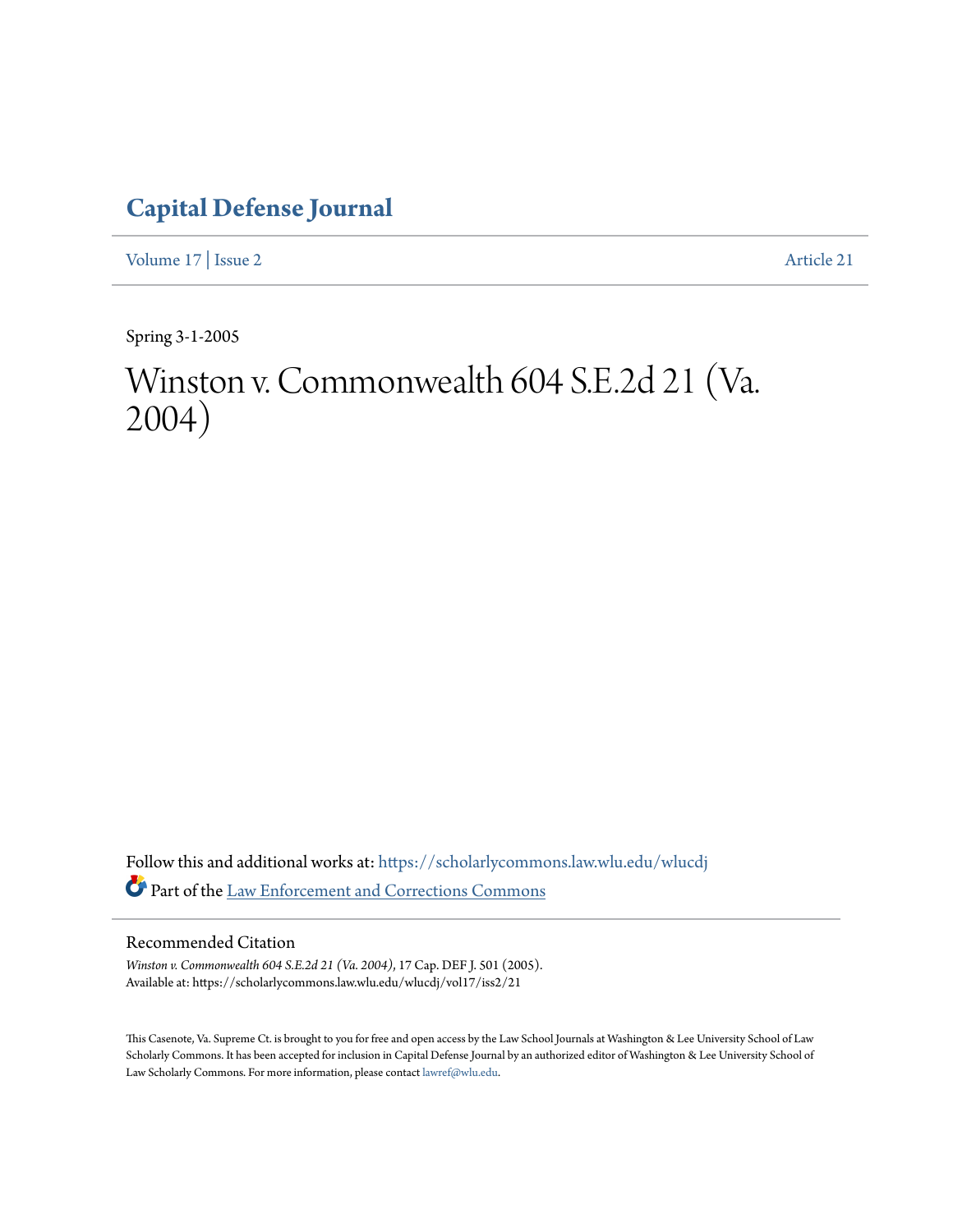### **Winston v. Commonwealth 604 S.E.2d 21 (Va. 2004)**

#### *L Facts*

In June 2003 a jury found Leon Jermain Winston guilty of three counts of capital murder, two counts of attempted robbery and statutory burglary, one count of maliciously discharging a firearm, and five counts of using a firearm while committing a felony.<sup>1</sup> All of the charges resulted from the murders of Anthony and Rhonda Robinson on April 19, 2002.<sup>2</sup> Witnesses and crime scene evidence presented at trial revealed that Winston and Kevin Brown broke into the Robinsons' house and shot and killed them both while the Robinsons' eight and five-year-old daughters were in the house.<sup>3</sup> In a separate sentencing phase, the jury found both the vileness and future dangerousness aggravators and imposed three death sentences.<sup>4</sup> On appeal to the Supreme Court of Virginia, Winston alleged numerous trial errors.<sup>5</sup>

#### *II. Holding*

The Supreme Court of Virginia found no error and affirmed Winston's three death sentences.<sup>6</sup> Specifically, the court determined that the trial court did not err when it denied Winston's request for an expert under *Ake v. Oklahoma*,<sup>7</sup> permitted testimony regarding the fact that one of the victims was pregnant at

5. *Winston,* 604 S.E.2d at 29; *see* VA. CODE ANN. **§** 17.1-313 (Michie 2004) (requiring automatic review of any death sentence **by** the Supreme Court of Virginia). Of the seventy-two assignments of error, the court immediately dismissed fifteen because Winston did not brief them. *Winston,* 604 S.E.2d at 29. Further, the court dismissed nine of Winston's assignments because the court found "no reason to modify our previously expressed views on these questions." *Id.* at 29-30. Various issues that involved the appointment of experts, the seating of jurors, admitted evidence, jury instructions, the sentencing phase, and the postsentencing phase will not be addressed in this case note. *See generally id.* at 26-55 (finding no error in the trial court's judgment).

<sup>1.</sup> Winston v. Commonwealth, 604 S.E.2d 21, 28 (Va. 2004); *see* VA. CODE ANN. **5** 18.2-31 (Michie 2004) (defining capital murder). The three capital murder convictions were for "the capital murder of Anthony Robinson in the commission of robbery or attempted robbery **...** capital murder of Rhonda Robinson in the commission of robbery or attempted robbery... [and] capital murder of Rhonda Robinson during the same transaction in which another person was willfully, deliberately, and with premeditation killed." *Winston,* 604 S.E.2d at 28.

<sup>2.</sup> *Winston,* 604 S.E.2d at 26-28.

<sup>3.</sup> *Id.* at 26-27.

<sup>4.</sup> *Id.* at 28; *see* VA. CODE ANN. **§** 19.2-264.2 (Michie 2004) (listing the aggravating factors a jury must find in order to impose death).

<sup>6.</sup> *Winston,* 604 S.E.2d at 54-55.

<sup>7. 470</sup> U.S. 68 (1985).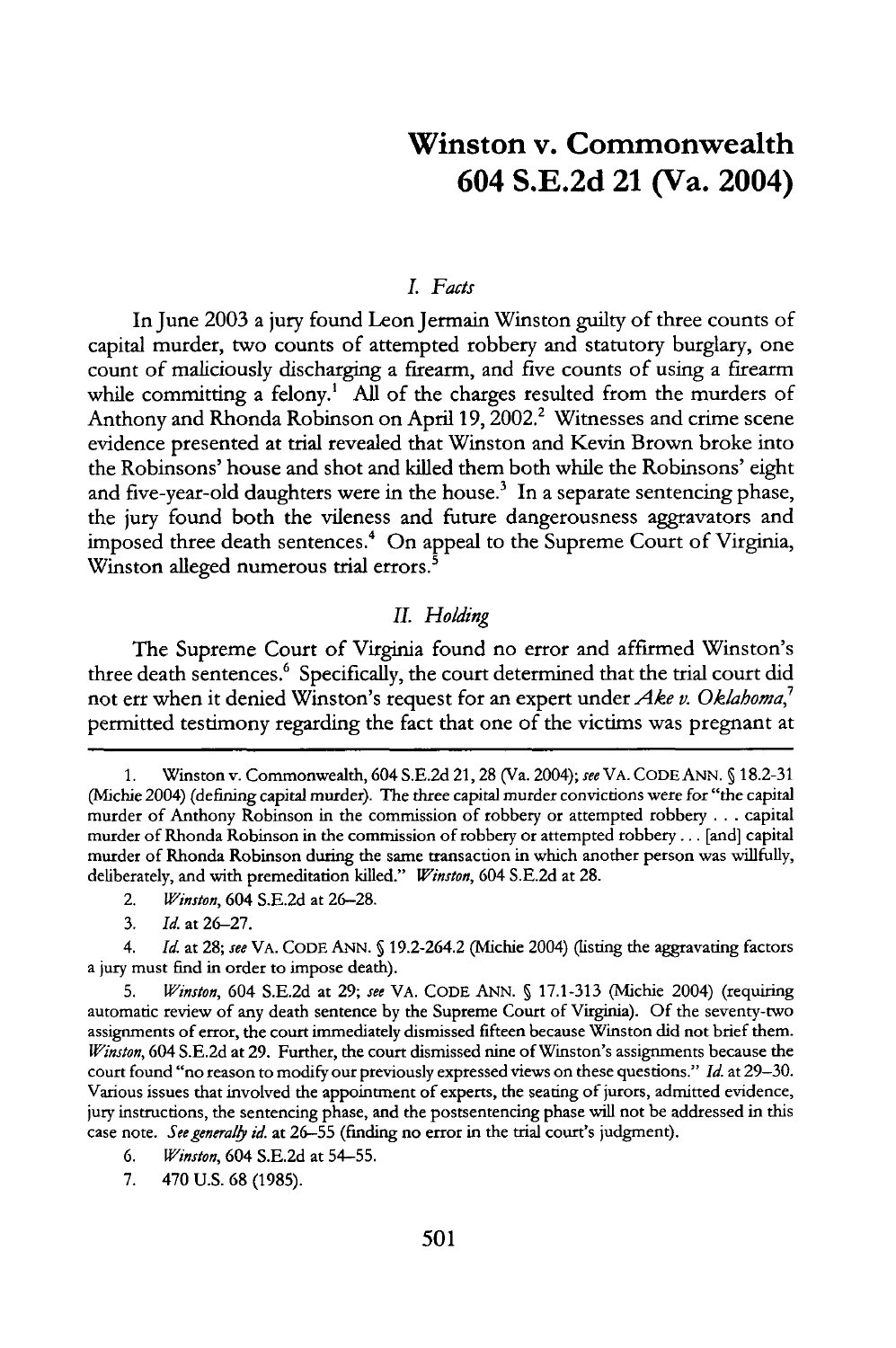the time she was murdered, and allowed a police officer and other witness to testify regarding Winston's attempt to elude the police at the time of a prior, relatively minor offense.<sup>8</sup> Further, the court rejected Winston's argument that the absence of mental retardation is an element of a capital offense that the Commonwealth must affirmatively prove beyond a reasonable doubt to a jury.<sup>9</sup>

#### *III. Analsis*

#### *A. Expert Funding Under* Ake

First, Winston argued that the trial court erred when it appointed Winston a mental health expert pursuant to Virginia Code section 19.2-264.3:1, rather than under the federal due process rule of *Ake."0* Winston had requested the mental health expert pursuant to *Ake,* as opposed to section 19.2-264.3:1, and argued that he had an independent constitutional right to such a mental health expert.<sup>11</sup> The court presumed that Winston made the request to avoid the notice and discovery requirements of section 19.2-264.3:1.<sup>12</sup> Ake requires the state to provide a mental health expert to the indigent defendant when the defendant's sanity at the time of the offense is "likely to be a significant factor in his defense" or the State plans to proffer psychiatric testimony in support of future dangerousness during sentencing.<sup>13</sup> The Supreme Court of Virginia determined that the trial court fulfilled the *Ake* requirements when it furnished Winston with a mental health expert pursuant to section 19.2-264.3:1.<sup>14</sup> The court noted that Winston never demonstrated that his sanity at the time of the offense would be

<sup>8.</sup> *Winston,* 604 S.E.2d at 33-34, 38-40, 51-52; *see* Ake v. Oklahoma, 470 U.S. **68,** 83-84 (1985) (holding that due process requires the state to provide a defendant with the means to at least one competent mental health expert when the defendant's sanity at the time of the offense is at issue or the prosecution plans to introduce psychiatric testimony regarding future dangerousness).

<sup>9.</sup> *Winston,* 604 S.E.2d at 50-51; *see* Ring v. Arizona, 536 U.S. 584, 602 (2002) (noting that any fact that increases the defendant's authorized punishment must be proven to a jury beyond a reasonable doubt).

<sup>10.</sup> *Winston,* 604 S.E.2d at 33.

<sup>11.</sup> *Id.; see* VA. CODE ANN. § 19.2-264.3:1 (Michie 2004) (requiring trial courts to supply capital defendants with a mental health expert upon a showing of financial need); *Ake,* 470 U.S. at 83-84 (holding that under certain circumstances due process requires the state to provide a defendant with the means to at least one competent mental health expert). See generally Mark J. Goldsmith, *Ask and the Commonwealth Shall Receive: The Imbalance of Viginia's Mental-Health Expert Statute,* 17 CAP. DEF.J. 293 (2005) (discussing possible constitutional challenges to Virginia Code section 19.2-264.3:1).

<sup>12.</sup> *Winston,* 604 S.E.2d at 33; *see* VA. CODE ANN. § 19.2-264.3:1(D) (requiring the defense to give the prosecution "the report and the results of any other evaluation of the defendant's mental condition conducted relative to the sentencing proceeding and copies of psychiatric, psychological, medical or other records obtained during the course of such evaluation" once the defense announces that it will introduce psychiatric or psychological evidence during sentencing).

<sup>13.</sup> *Ake,* 470 U.S. at 82-83.

<sup>14.</sup> *Winston,* 604 S.E.2d at 34.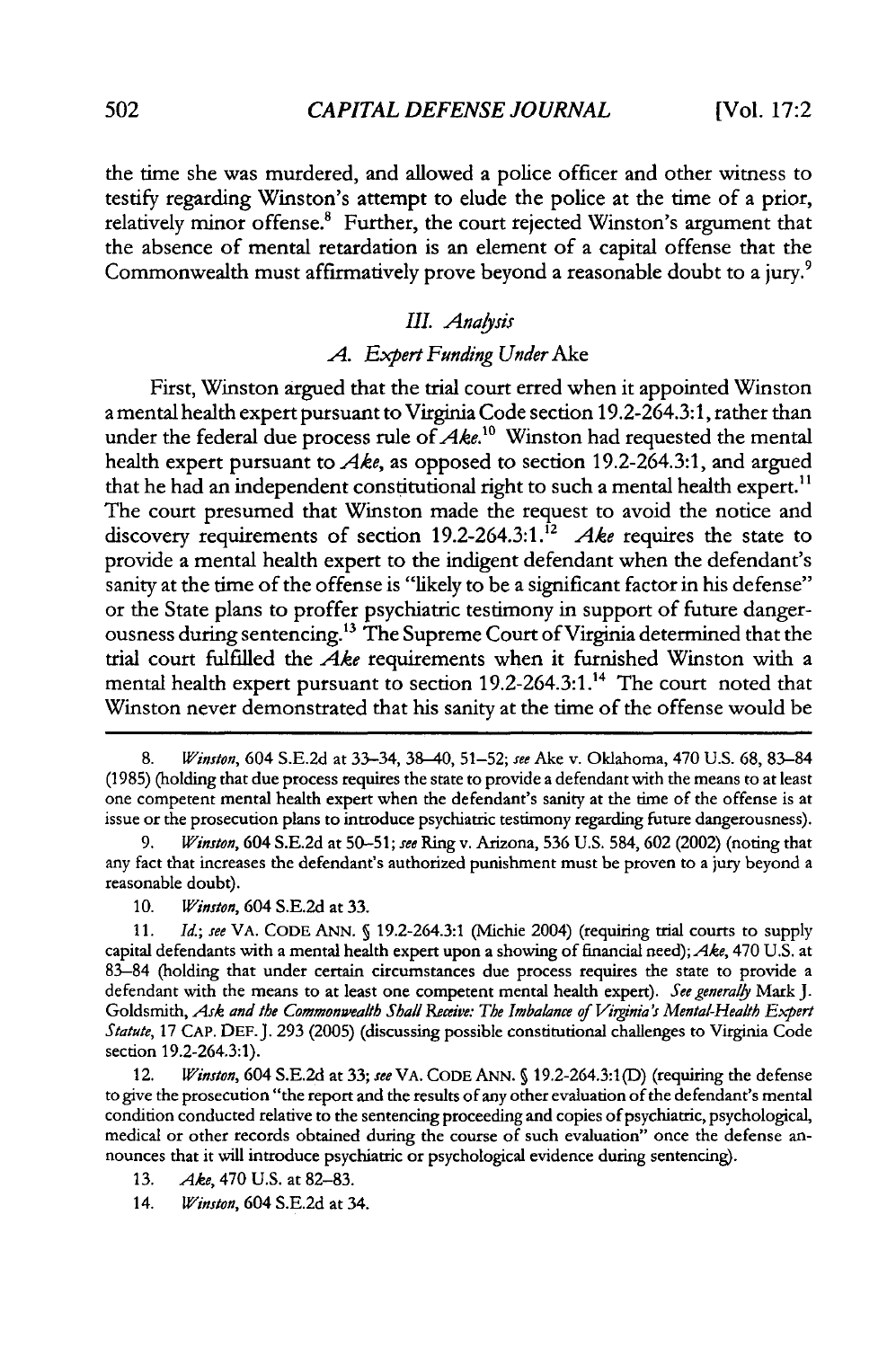**2005]**

a factor and that the prosecution had not planned to introduce psychiatric testimony regarding Winston's future dangerousness; thus, Winston did not trigger Ake's requirements.<sup>15</sup> The court also added that Winston presented no psychiatric testimony at trial, and therefore, the notice provisions of section 19.2-  $264.3:1(D)$  were not at issue.<sup>16</sup>

#### *B. Admission of Evidence of Victim's Pregnangy*

Next, Winston argued "that any mention of Rhonda's pregnancy at trial was irrelevant and, assuming that Rhonda's pregnancy ha[d] any relevance, its probative value was outweighed by its prejudicial effect on the jury."' 7 The trial court granted Winston's motion to prohibit the prosecution from mentioning the victim's pregnancy during voir dire.<sup>18</sup> The trial court, however, "reserv[ed] ruling on the admissibility of that fact at trial."<sup>19</sup> Subsequently, the trial court permitted the prosecution to introduce evidence of the victim's pregnancy if one of the Commonwealth's witnesses, Nathan Rorls, included it in his description of what Winston had told him about the murder.<sup>20</sup> Rorls did not mention the pregnancy on direct examination.<sup>21</sup> However, when the Commonwealth tried to rehabilitate Rorls after the defense attempted to impeach him, Rorls testified that Winston told him the victim was pregnant at the time of the murder.<sup>22</sup> The Commonwealth then recalled the medical examiner who confirmed the victim's pregnancy.<sup>23</sup> Despite the defendant's objection, the court admitted the medical examiner's testimony because evidence of the victim's pregnancy was "already in."<sup>24</sup> The Commonwealth also mentioned the victim's pregnancy during its closing statement in order to re-enforce Rorls's credibility.

For "evidence to be relevant, it must have a 'logical tendency, however slight, to prove a fact at issue in the case.' <sup>126</sup> The Supreme Court of Virginia noted that although the pregnancy evidence may not have been relevant prior to

16. *Winston,* 604 S.E.2d at 34.

- 18. *Id.* at 38.
- 19. *Id.*
- 20. *Id.*
- 21. *Id.*

<sup>15.</sup> *Id.; see also* Husske v. Commonwealth, 476 S.E.2d 920,925 (Va. 1996) (finding *thatAke's* holding extends to any expert when the defendant can show that such assistance is " 'likely to be a significant factor in his defense'" (quoting *Ake,* 470 U.S. at 82-83)).

<sup>17.</sup> *Id.* at 39.

<sup>22.</sup> *Winston,* 604 S.E.2d at 38-39.

<sup>23.</sup> *Id.* at 39.

<sup>24.</sup> *Id.* The re-examination of the medical examiner only consisted of the Commonwealth asking whether the victim was pregnant and the examiner answering "yes." *Id.*

<sup>25.</sup> *Id.*

<sup>26.</sup> *Id.* (quoting Clay v. Commonwealth, 546 S.E.2d 728, 730 (Va. 2001)).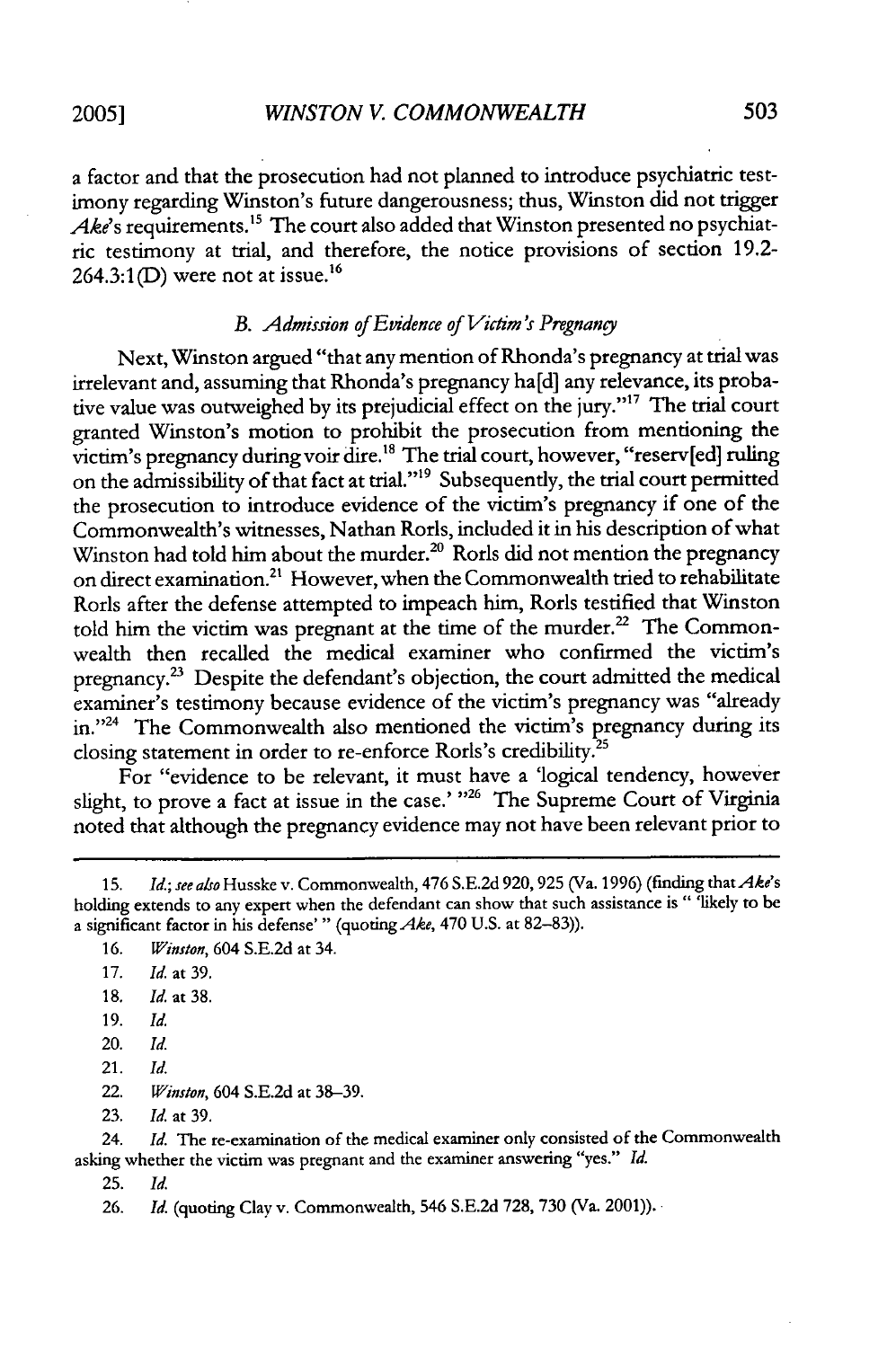Rorls's testimony, the evidence became relevant when the defendant questioned Rorls's credibility.<sup>27</sup> The victim's pregnancy tended to confirm Rorls's testimony that he received all his information from Winston and thereby rebutted the defense's assertion that Rorls received his information from others. $^{28}$ 

The court then considered whether the evidence's probative value outweighed its prejudicial value.<sup>29</sup> The defense argued that the evidence of the victim's pregnancy was inflammatory and outweighed its probative value.<sup>30</sup> The court noted that "evidence of pregnancy is not inadmissible per se, its prejudicial effect must be weighed against its probative value."<sup>31</sup> The court determined that the evidence's probative value was high due to the importance of Rorls's credibility, while its prejudicial impact was diminished because the Commonwealth did not sensationalize the evidence and only introduced it to rehabilitate a key witness. $32$  Thus, the court concluded that the trial court did not err in admitting the evidence concerning the victim's pregnancy.<sup>33</sup>

#### C. Mental Retardation as an Element of the Crime or Aggravating Circumstance

Further, Winston asserted that *Atkins v. Virginia*<sup>34</sup> and sections 19.2-264.3:1.1 and 19.2-264.3:1.2 turned the absence of mental retardation into an element of capital murder that the Commonwealth must prove beyond a reasonable doubt.<sup>35</sup> Winston also alleged that sections 19.2-264.3:1.1 and 19.2-264.3:1. were promulgated after Winston committed the murders and that the statutes could not "be applied retroactively under the ex post facto, due process, and equal protection clauses of the U.S. and Virginia Constitutions" because they added a new element to the offense of capital murder.<sup>36</sup> The court agreed with the Supreme Court of Louisiana in *State v. Williams*,<sup>37</sup> which determined that

27. *Id.*

29. *Id.* at 39-40.

34. 536 U.S. 304 (2002).

35. *Winston,* 604 S.E.2d at 50-51; *see* VA. CODE ANN. **§** 19.2-264.3:1.1 (Michie 2004) (establishing procedures for determining whether a capital defendant is mentally retarded); VA. CODE ANN. **§** 19.2-264.3:1.2 (Michie 2004) (establishing procedures for a capital defendant to obtain expert assistance to assess possible mental retardation); *Ring,* 536 U.S. at 609 (holding that due process requires that a jury determine aggravating factors that render a defendant eligible for the death penalty); Atkins v. Virginia, 536 U.S. 304, 321 (2002) (holding that the Eighth Amendment prohibits the execution of mentally retarded persons).

36. *Winston,* 604 S.E.2d at 50.

37. 831 So. 2d 835 (La. 2002).

<sup>28.</sup> *Winston,* 604 S.E.2d at 39.

<sup>30.</sup> *Id.* at 38.

<sup>31.</sup> *Id.* at 40.

<sup>32.</sup> Id.

<sup>33.</sup> Id.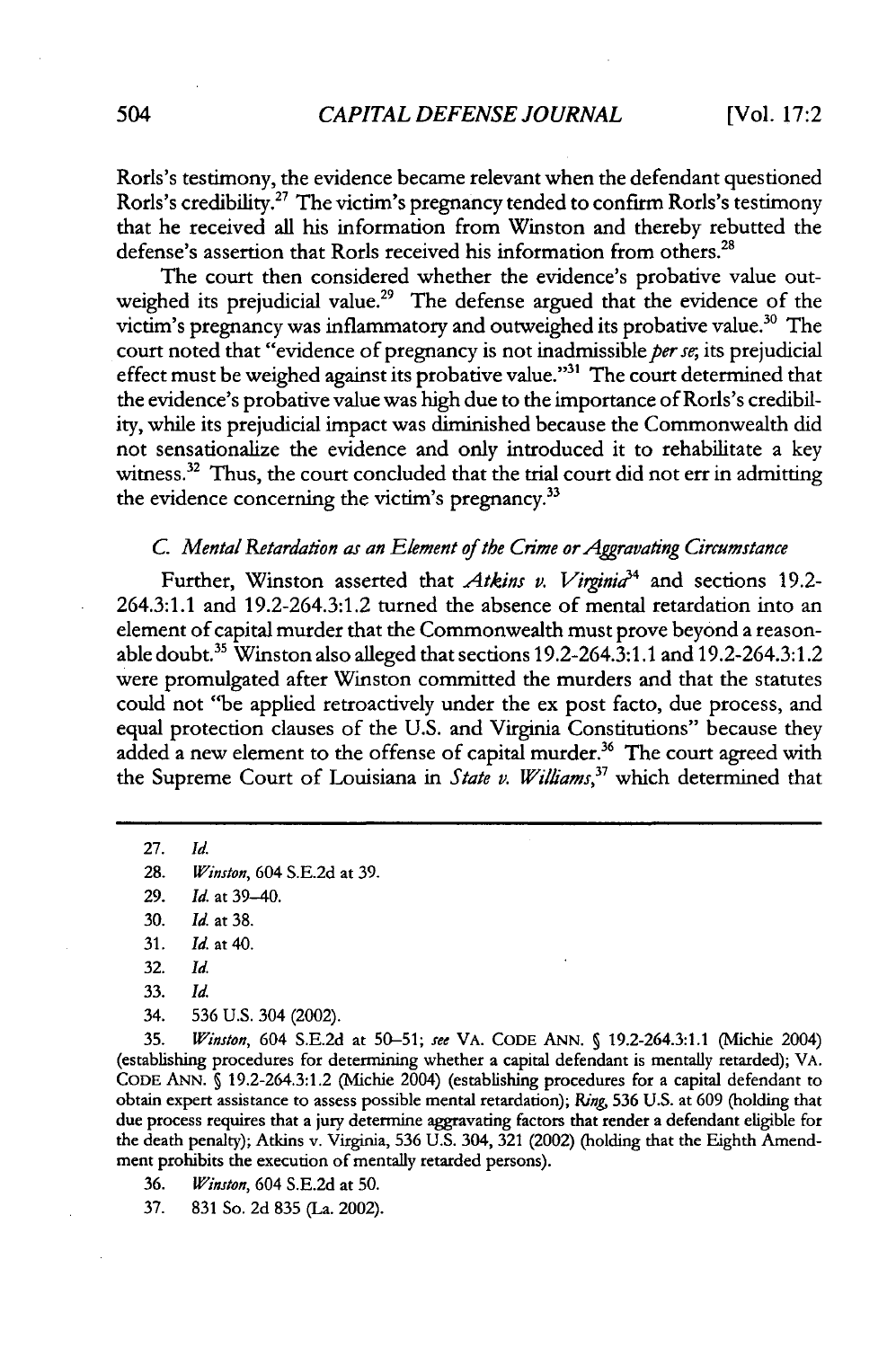*" 'Atkins* explicitly addressed mental retardation as an exemption from capital punishment<sup>'</sup> " and not as an aggravator or an element of capital murder.<sup>38</sup> Accordingly, the court rejected each of Winston's claims and concluded that *Atkins* did not create a new aggravator or element of capital murder; rather, *Atkins* only created "an affirmative defense to the imposition of the death penalty." $39$ 

#### D. Admission of Record for Eluding Police Officer

Winston also alleged that the trial court erred when it permitted testimony about the details of Winston's arrest for eluding a police officer.<sup>40</sup> During the sentencing phase, both a police officer involved in the pursuit and Winston's passenger during the chase testified about the dangerous police chase that ended when Winston was arrested with a gun in his lap just after telling his passenger that "he had to go take care of some business."<sup>41</sup> Winston argued that the testimony was inflammatory and cumulative because the jury already knew about the charge from the sentencing order.<sup>42</sup> The court noted that it had "'repeatedly approved the use of testimonial evidence relating to a defendant's commission of other crimes of which he has been convicted.' **"3** The evidence was relevant to future dangerousness because it tended to show that Winston had "a general disregard for human life" and "a history of violent or dangerous behavior."<sup>44</sup> Without discussing the prejudicial nature of the evidence, the court concluded that the trial court did not err in admitting either witness's testimony.<sup>45</sup>

#### *IV. Application to Viginia Practice*

#### *A.* Ake *Issues*

Subsection D of section 19.2-264.3:1 requires the defense to disclose almost all court-appointed mental-health expert findings to the prosecution and to submit to a mental-health evaluation, if the defense intends to introduce psychiatric testimony at trial.<sup>46</sup> The court in *Winston* rejected the defendant's argument

38. *Winston,* 604 S.E.2d at 50-51 (quoting State v. Williams, 831 So. 2d 835, **860** n.35 **(La.** 2002)).

42. *Id.*

43. *Id.* (quoting Watkins v. Commonwealth, **331** S.E.2d 422, 436 (Va. 1985)).

44. *Winston,* 604 S.E.2d at **51.**

45. *Id.* at 52.

46. *See* VA.CODEANN. **§** 19.2-264.3:1(D) (Michie 2004) (providing that the defense shall give the prosecution all mental health evaluations if the defendant announces its intention to proffer psychiatric or psychological testimony at sentencing).

**<sup>39.</sup>** *Id.* at **50.**

<sup>40.</sup> *Id.* at **51.**

<sup>41.</sup> *Id.*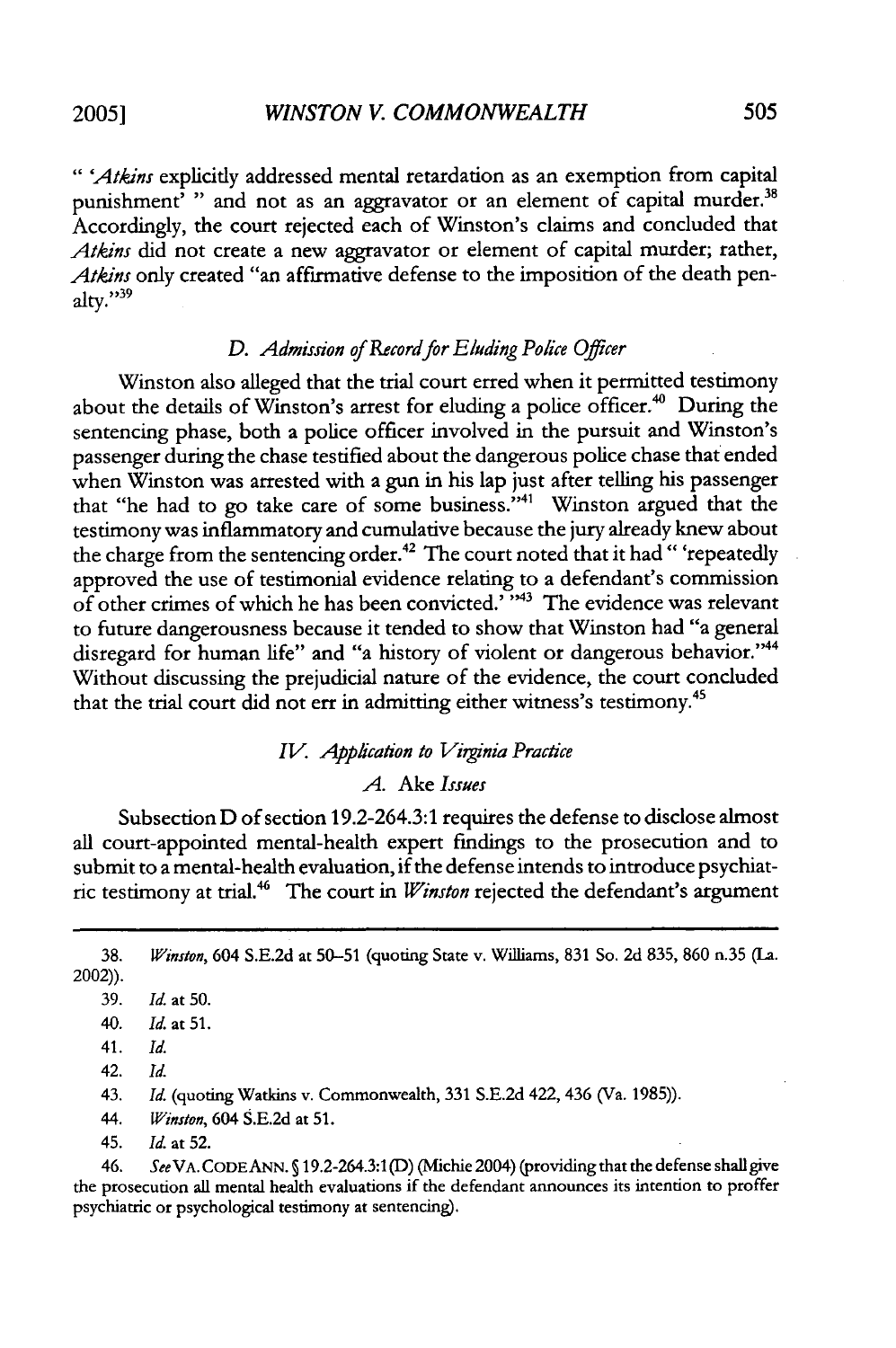that *Ake* creates a right to expert assistance independent of the right under Virginia Code section 19.2-264.3:1. 47 Thus, a defendant may not use *Ake* to evade the notice requirements attached to the appointment of a section 19.2- 264.3:1 expert. However, the Supreme Court of Virginia in *Husske v. Commonwealth48* recognized that *Ake* applies to any type of expert if the defendant shows that the expert " 'is likely to be a significant factor in his defense.' "49 Virginia Code section 19.2-264.3:1 only applies to capital defendants seeking mental health experts."0 Thus, there is still an independent right under *Ake* and *Husske* to funding for non-mental health experts.<sup>51</sup>

#### *B. Mental Retardation as an Element of Capital Murder or an Aggravating Circumstance*

*Winston* clarified that the Supreme Court of Virginia does not consider the absence of mental retardation to be an element of capital murder or an additional aggravating factor.<sup>52</sup> Rather, mental retardation is an affirmative defense to the imposition of the death penalty.<sup>53</sup> The Supreme Court of Virginia's holding is not unique; other jurisdictions have determined that the absence of mental retardation is not an element of capital murder or an aggravating factor that the State must prove beyond a reasonable doubt.<sup>54</sup> Although some state courts have accepted the proposition that defendants are entitled to a jury determination of mental retardation, the proposition that the State must bear the burden of proof has not fared as well.<sup>55</sup> Thus, capital defendants in Virginia must prove that they

50. *See* VA. CODE ANN. **§** 19.2-264.3:1 (giving capital defendants access to a mental health expert upon a showing of financial need).

**51.** *See Husske,* 476 S.E.2d at 925 (finding that the state must provide defendants with an expert upon a showing that the expert is likely to be a significant factor in the defense and that the expert's absence will prejudice the defendant).

52. *Winston,* 604 S.E.2d at 50-51.

53. *Id.* at 50.

54. *See In* reJohnson, 334 F.3d 403,404-05 (5th Cir. 2003) (finding that *Atkins* did not turn the absence of mental retardation into an element of a capital crime such that the State must prove it beyond a reasonable doubt to a jury); Walton v.Johnson, 269 F. Supp. 2d 692,698 n.3 (W.D. Va. 2003) (finding that the absence of mental retardation is not an element of capital murder because it does not increase the maximum possible penalty for the crime); Head v. Hill, 587 S.E.2d 613, 619-20 (Ga. 2003) (same); *Wiili'ams,* 831 So. 2d at 860 n.35 (same); *ExParte* Briseno, 135 S.W.3d 1, **10** (Tex. Crim. App. 2004) (same).

55. *See, e.g.,* Murphy v. State, 54 P.3d 556, 568 (Okla. Crim. App. 2002) (finding that the jury shall determine whether the defendant has proven mental retardation by a preponderance of the evidence).

<sup>47.</sup> *Winston,* 604 S.E.2d at 33-34.

<sup>48. 476</sup> S.E.2d 920 (Va. 1996).

<sup>49.</sup> *Husske,* 476 S.E.2d at 925 (quoting *Ake,* 470 U.S. at 83).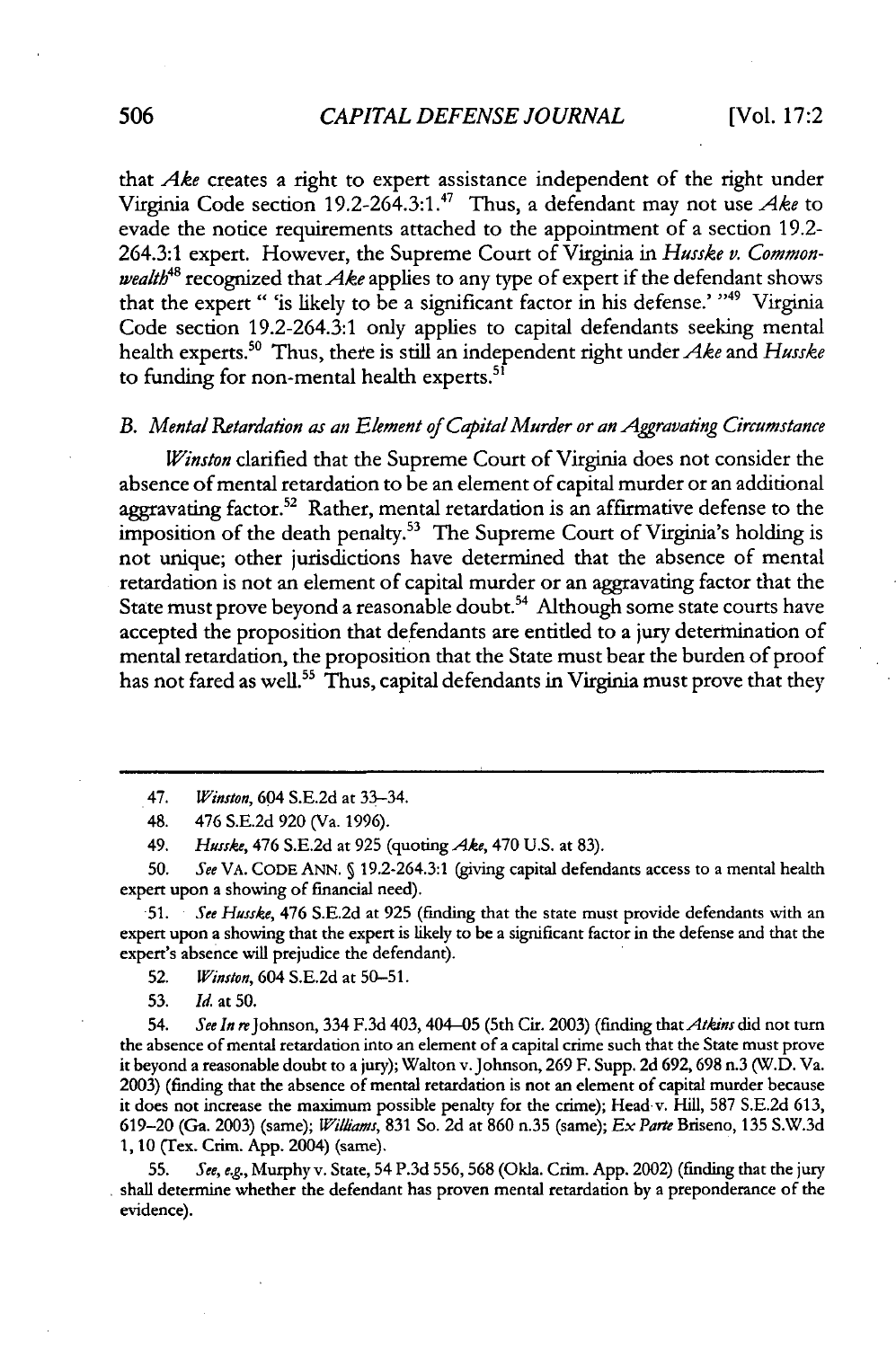are mentally retarded by a preponderance of the evidence, and the jury will make that determination only if the guilt phase was tried before a jury.<sup>56</sup>

Yet the court's explanation for rejecting Winston's claims involving mental retardation was not completely satisfying. To support its conclusion that the absence of mental retardation is not an element of a capital offense and at least implicitly to support its conclusion that absence of mental retardation is not an aggravating factor, the court observed that "an accused can be found guilty of a capital offense and not receive the death penalty."<sup>57</sup> However, the court misunderstood the defendant's argument: the issue was whether the absence of mental retardation was a necessary predicate for a death sentence, not whether the jury was required to impose death after finding that the defendant did not have mental retardation. In concluding that a jury must find beyond a reasonable doubt the existence of aggravating circumstances necessary to sentence a defendant to death, the Court in *Ring v. Arizona*<sup>58</sup> noted that " '[a]ll the facts which must exist in order to subject the defendant to a legally prescribed punishment must be found by the jury."<sup>559</sup> Like the elements of capital murder or aggravating circumstances, the judge or jury must find that the defendant is not mentally retarded in order to impose the death penalty.<sup>60</sup> The court failed to address this part of the defendant's argument.

#### *C Evidentiay* Issues

In permitting the Commonwealth to introduce the police officer's and witness's accounts of Winston's elusion of police officers, the court noted that "'[in determining his proclivity for violence, the jury may obtain from the mere record of previous convictions an inaccurate or incomplete impression of the defendant's temperament and disposition.' "<sup>61</sup> This holding was consistent with *Stamperv. Commonwealth,62* in which the Supreme Court of Virginia upheld admission of a witness's testimony whom the defendant had shot in an unrelated crime because the evidence demonstrated that the defendant had "such a propensity to

60. *SeeAtkins,* **536** U.S. at 321 (holding that the Eighth Amendment prohibits the execution of the mentally retarded).

**61.** *Winston,* 604 S.E.2d at 51-52 (quoting Stamper v. Commonwealth, 257 S.E.2d 808, **819** (Va. 1979)).

62. 257 S.E.2d 808 (Va. 1979).

<sup>56.</sup> *See* VA. CODE ANN. **§** 19.2-264.3:1.1 (C) (Michie 2004) ("The defendant shall bear the burden of proving that he is mentally retarded by a preponderance of the evidence.").

<sup>57.</sup> *Winston,* 604 S.E.2d at 50.

<sup>58.</sup> **536** U.S. 584 (2002).

<sup>59.</sup> Ring, **536** U.S. at **602** (quoting Apprendi v. New Jersey, **530** U.S. 466, 499 (2000) (Scalia, J., concurring)); see Apprendi, 530 U.S. at 490 ("Other than the fact of a prior conviction, any fact that increases the penalty for a crime beyond the prescribed statutory maximum must be submitted to a jury, and proved beyond a reasonable doubt.').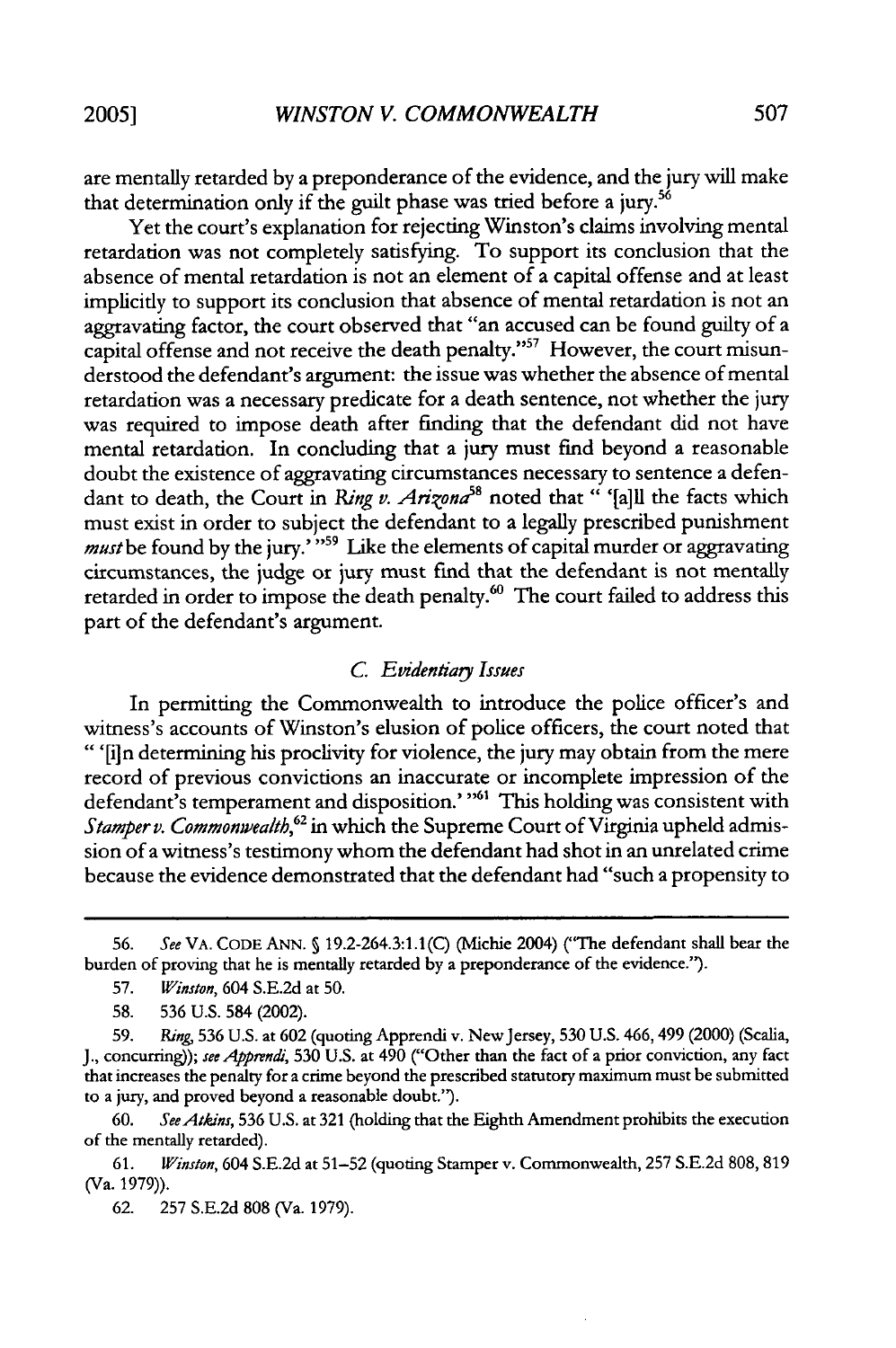violence as to make him a menace to society."<sup>63</sup> The defendant's gunshot had impaired the witness's ability to walk and speak.<sup>64</sup> The court, however, admitted it because the testimony and the record of the past crime distinguished Stamper from other defendants who had committed similar crimes.<sup>65</sup> Thus, defense counsel should be aware that courts will admit extremely inflammatory evidence of the defendant's past acts in order to prove future dangerousness.

Additionally, the Supreme Court of Virginia determined that evidence of the victim's pregnancy was relevant because it contributed to Rorls's credibility.<sup>66</sup> Although it did not rule on the issue, the court indicated that the evidence may not have been relevant had the defense not questioned Rorls's credibility on cross-examination." Further, the court determined that the inflammatory nature of a murder victim's pregnancy does not make evidence concerning it per se inadmissible; rather, courts must evaluate such evidence for its prejudicial and probative value.<sup>68</sup> In balancing prejudicial and probative value, the court emphasized that the Commonwealth introduced the evidence out of necessity to protect the credibility of its star witness and did not present the evidence in an inflammatory matter.<sup>69</sup> Courts in other jurisdictions have also focused on the manner in which the prosecution used evidence of the victim's pregnancy to assess whether its admission required reversal.<sup>70</sup> The defense must fight to keep such inflammatory evidence out at trial because a reviewing court is unlikely to overturn its admission unless the prosecution unduly exploits it, or it is clearly not material to the State's case.

#### V. Conclusion

The Supreme Court of Virginia denied Winston's claims and affirmed the trial court's holding.<sup>71</sup> Specifically, the court determined that capital defendants

64. *Id.*

65. *Id.*

66. *Winston,* 604 S.E.2d at 39.

67. *Id.*

- 68. *Id.* at 39-40.
- 69. *Id.* at 40.

70. *See* People v. Lewis, 651 N.E.2d 72, 83-85 **(Ill.** 1995) (noting that the manner in which the State raised evidence of the victim's pregnancyis relevant to determining whether the evidence's probative value outweighed its prejudicial effect); State v. Moore, 585 A.2d 864, 887 (N.J. 1991) ("The liberty of the repeated references to defendant's 'pregnant wife,' without corresponding establishment of relevance to defendant's state of mind with respect to either victim or to any defense, tended in effect to outweigh probative value with undue prejudice."); People v. Martinez, 734 P.2d 650, 652 (Colo. Ct. App. 1986) (finding that although evidence of the victim's pregnancy was irrelevant, the prosecution's two brief references to the evidence did not prejudice the defendant).

71. *Winston,* 604 S.E.2d at 54-55.

<sup>63.</sup> *Stamper,* 257 S.E.2d at 819.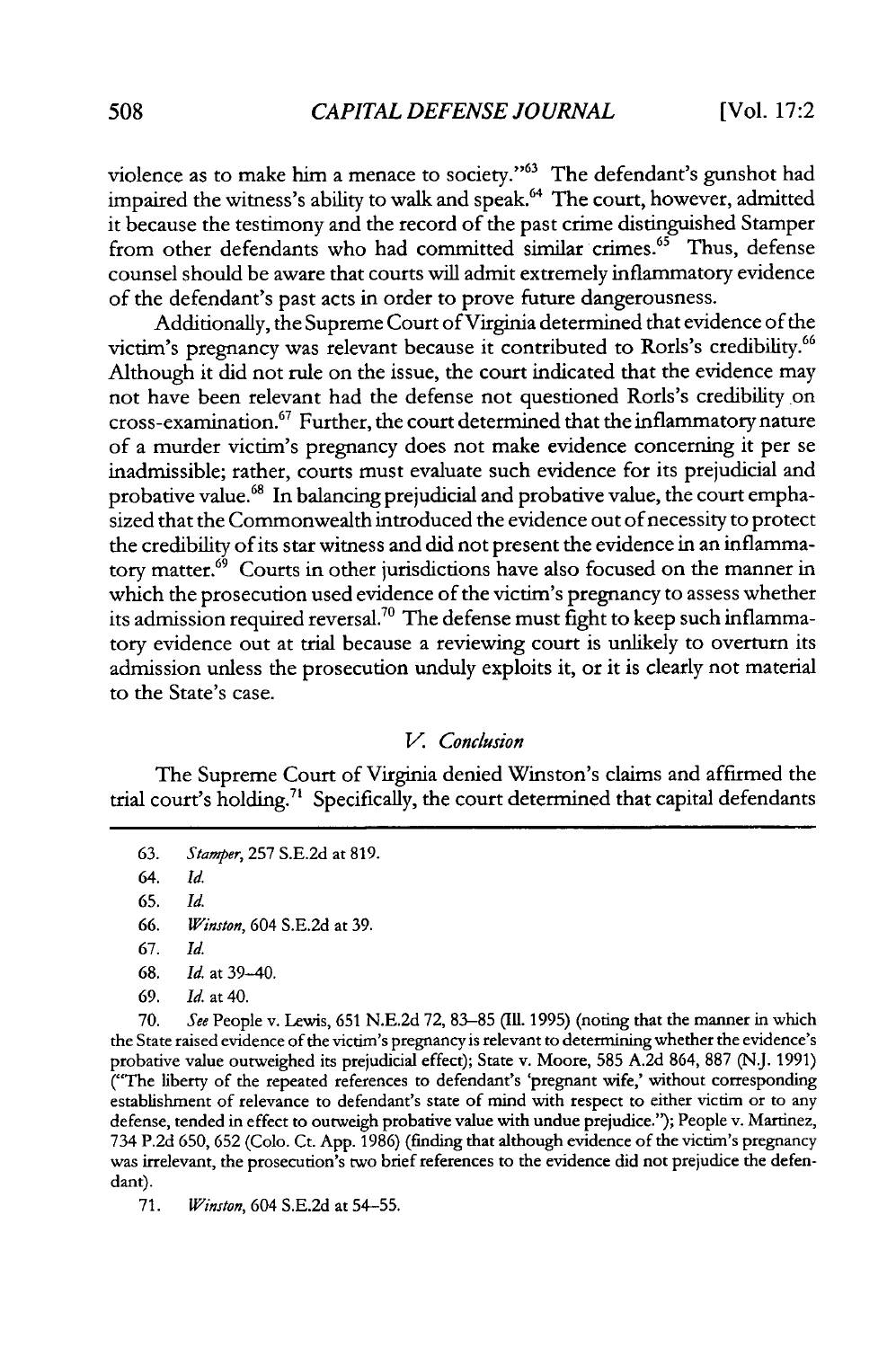seeking a mental health expert have no independent right to an expert under *Ake* and that Virginia Code section 19.2-264.3:1 satisfies  $Ake^{12}$  Further, the court concluded that the trial court did not err by admitting testimony regarding the victim's pregnancy at the time of the murder or the defendant's attempt to evade the police.<sup>73</sup> Finally, the court rejected the defendant's claim that *Atkins* and Virginia Code sections 19.2-264.3:1.1 and 19.2-264.3:1.2 turned the absence of mental retardation into an element of capital murder or an aggravating factor and noted that mental retardation is only an affirmative defense to capital punish- $\frac{24}{2}$  ment.<sup>74</sup>

Justin B. Shane

- 72. *Id.* at 33-34.
- 73. *Id.* at 38-40, 51-52.
- 74. *Id.* at 50-51.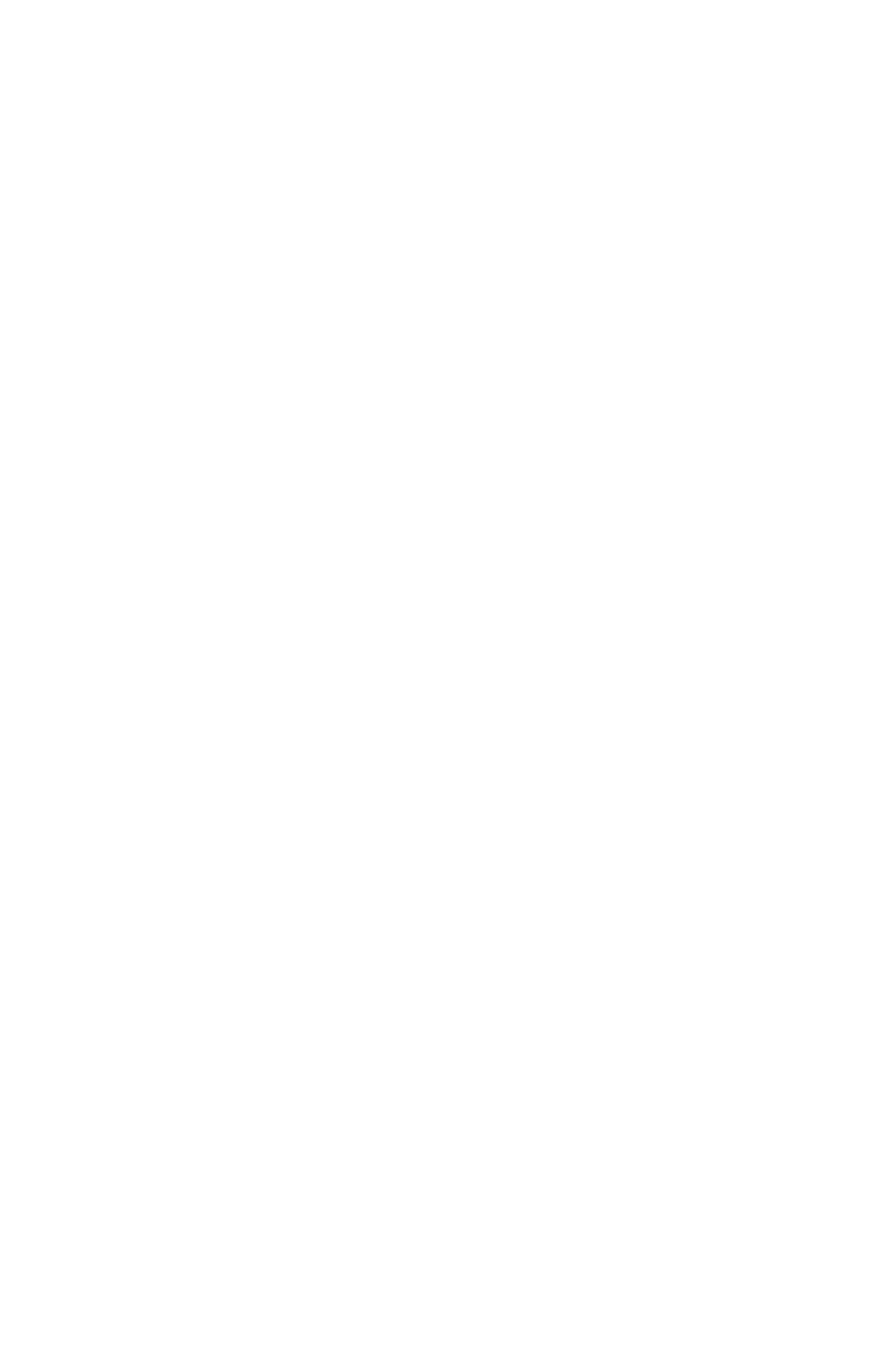# **CASE NOTES:** Case of Interest